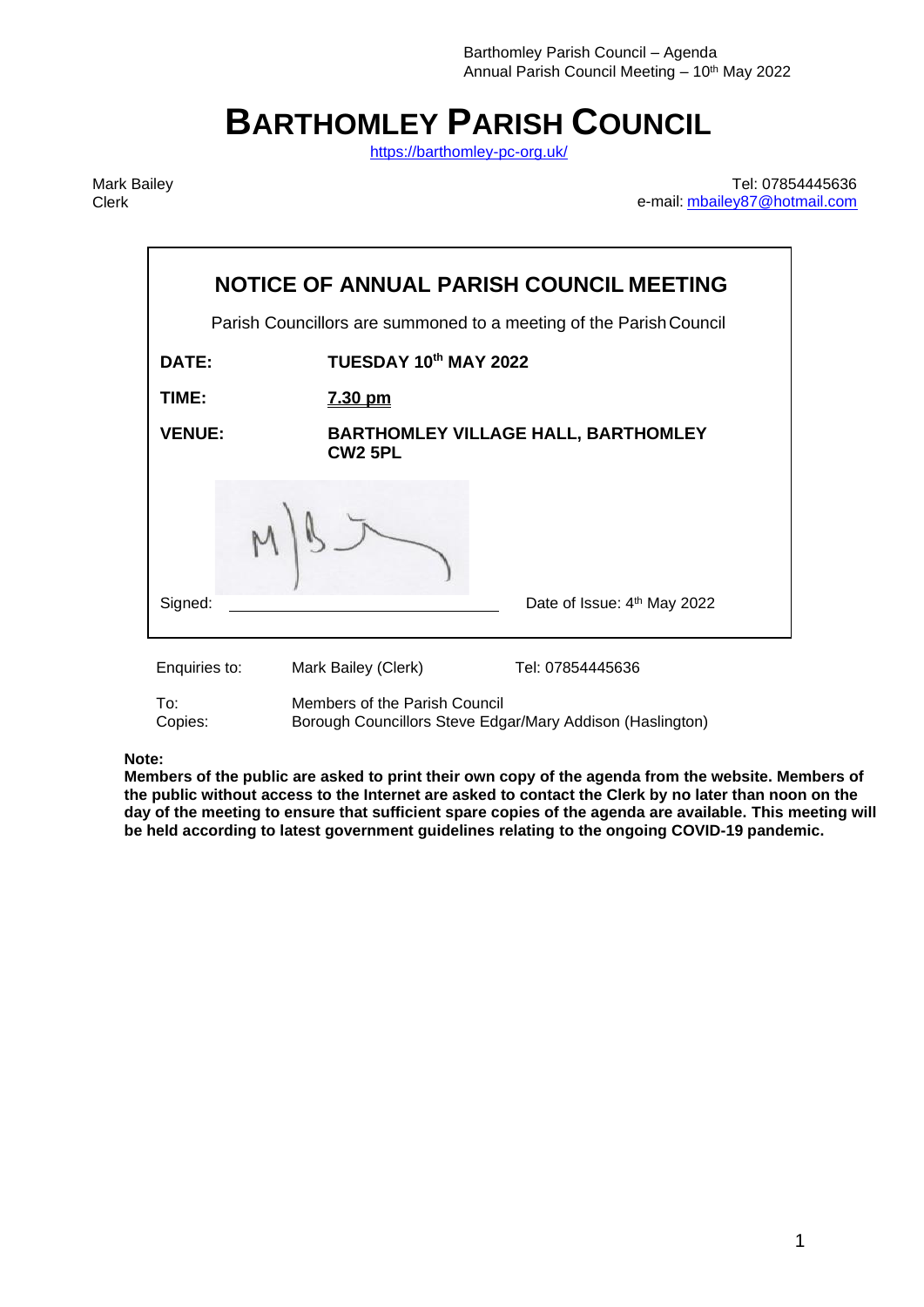## **AGENDA**

#### **PART 1 – ANNUAL PARISH COUNCIL BUSINESS**

#### **1 ELECTION OF CHAIRMAN**

The Parish Council is to elect a Chairman to serve until the Annual Meeting in 2023. The current Chairman (if present) will call for nominations. If the current Chairman is not present, the current Vice-Chairman will call for nominations. The new Chairman will sign a Declaration of Acceptance of Office, following which the newly elected Chairman will chair the meeting.

#### **2 ELECTION OF VICE-CHAIRMAN**

The Parish Council is to elect a Vice-Chairman to serve until the Annual Meeting in 2023. The Chairman will call for nominations. The new Vice-Chairman will sign a Declaration of Acceptance of Office.

#### **3 APOLOGIES FOR ABSENCE**

Apologies for absence should be notified to the Clerk before 6.00 pm on the meeting day.

#### **4 DECLARATIONS OF INTEREST**

Members to declare any disclosable pecuniary interest or non-pecuniary interest which they have in any item of business on the agenda, the nature of that interest, and in respect of disclosable interests, to leave the meeting prior to the discussion of that item. If declarations are not made at this point in the proceedings, they should be made as soon as the Member becomes aware of an interest. Whilst the Clerk can advise on the Code of Conduct and its interpretation, the decision to declare (or not) is the responsibility of the Parish Councillor, based on the circumstances of the matter in hand.

#### **5 MINUTES – 8 TH MARCH 2022 (PARISH COUNCIL MEETING)**

To approve, as a correct record, the minutes of the annual meeting held on  $8^{\text{th}}$  March 2022.

<https://barthomley-pc-org.uk/wp-content/uploads/2022/05/DRAFT-Minutes-8th-March-2022-Meeting.pdf>

#### **6 UPDATE ON MINUTES – REPORT OF THE CLERK**

The Clerk will update the Council on matters from the minutes and since the last meeting.

- Defibrillator Members supported positioning the defibrillator opposite the Parish Noticeboard and asked that a contractor be appointed to do this work.
- 30 mph sign no updates reported again to Cheshire East Council Cllr Edgar to update
- Weed killer no updates reported to Ansa and reported to CEC Cllr Edgar to update
- Police Members agreed to the new noticeboard and Cllr Edgar to install no updates
- Fence at Hungerford Place reported to Cheshire East Council no updates
- SID no updates (next to Hungerford Place) Cllr Edgar to update
- Grids majority blocked from the Village Hall to the 30-mph sign application made to the CEC Member Top-Up Funds.
- Weight Limits this matter has been raised with the Police no updates.
- Old Hall Farm it was agreed to keep a watching brief on this matter tenant has now left the property and Duchy said that they would tidy up the area.
- Swallows Croft this has been reported to Cheshire East Council no updates
- Projects Clerk will send list of projects to Cllr Edgar following collection of information from Parish Council Members
- Valley Farm it was reported that no potholes had been repaired recently
- Smithy Lane West Bridge repairs had been carried out, but Members requested that Cheshire East Highways are contacted to ask where the coping stones have been stored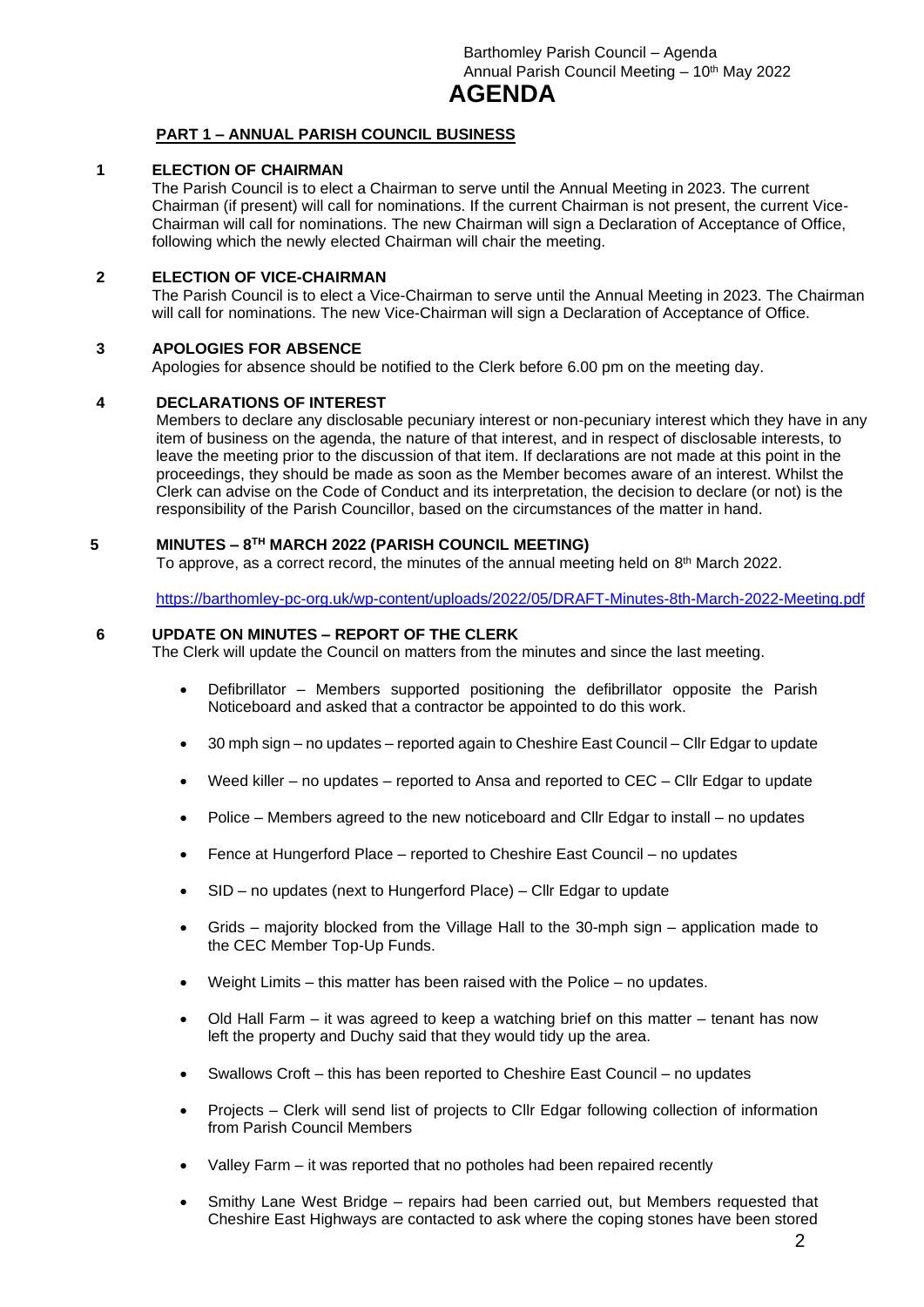and also contacted to report an uncollected sign in the area.

- Smithy Lane West water still running down no updates
- Gritting it was reported that there was still some grit in the grit box
- Litter Pick litter pick carried out in March 2022 request to ask businesses to contribute financially
- Jubilee it was noted that the Parish Council had been contacted by the Parochial Church Council (PCC), but no progress had been reported. Cllr Peacock said that the Village Hall would ask the Parish Council to fund mugs for under 16s in the parish (around 30 people in total). There was also a desire to hold a Fun Day again in the parish and an organising committee needs to be reconvened. There will also be a special church service on the weekend of the Jubilee. Cllr Horrocks said that there needs to be some co-ordination possibly via the PCC in the first instance and the Clerk would approach the PCC. Tree planting has taken place by the Duchy and the Duchy was asked if it would contribute to these events. Cllr Horrocks to liaise with others on the Jubilee for the Parish Council.
- Drains at the end of Love Lane/Green Lane need to look at emptying grids in the area
- Land at the back of the pub on the road from the pub towards Bluemire Farm is being trashed with damage to the banks on either side.
- Members raised the issue of a mirror at the end of Church Drive and whether it could be reinstated.

#### **7 PUBLIC QUESTION TIME**

Members of the public can ask a question or address Members on any matter of Parish Council business.

#### **8 APPOINTMENTS TO OUTSIDE BODIES**

The Parish Council is invited to appoint a representative(s) to the following:

- Planning Working Group
- Cheshire Association of Local Councils area meeting
- Police Cluster meetings
- Crewe Local Highways Group

Invitations to attend other outside bodies can be dealt with as and when they arise.

#### **9 STANDING ORDERS**

The Parish Council is asked to approve the Council's Standing Orders for 2021/22 (attached).

#### **10 FINANCIAL MATTERS**

The following financial matters will be considered at the meeting.

<https://barthomley-pc-org.uk/wp-content/uploads/2022/05/Approved-Budget-2022-2023-04.05.22.pdf> (Budget 2022-23)

#### **10.1 Ledger/Bank Reconciliation Statement (1.4.21-31.03.22)**

The ledger/bank reconciliation statement for the period  $1<sup>st</sup>$  April 2021-31<sup>st</sup> March 2022 is presented to Members for note.

[https://barthomley-pc-org.uk/wp-content/uploads/2022/05/Barthomley-Parish-Council-Ledger-](https://barthomley-pc-org.uk/wp-content/uploads/2022/05/Barthomley-Parish-Council-Ledger-01.04.20-31.03.22.pdf)[01.04.20-31.03.22.pdf](https://barthomley-pc-org.uk/wp-content/uploads/2022/05/Barthomley-Parish-Council-Ledger-01.04.20-31.03.22.pdf)

#### **10.2 Budget Monitoring Report and Receipts and Payments Summary (Quarter 4 – 2021/22) (Apr 2021-March 2022)**

The budget monitoring report/receipts and payment summary to the end of quarter four (2021/22) (Apr 2021-March 2022) is presented to Members for note.

[https://barthomley-pc-org.uk/wp-content/uploads/2022/05/Budget-Mon-Mar-2022-04.05.22-](https://barthomley-pc-org.uk/wp-content/uploads/2022/05/Budget-Mon-Mar-2022-04.05.22-BM.pdf) **[BM.pdf](https://barthomley-pc-org.uk/wp-content/uploads/2022/05/Budget-Mon-Mar-2022-04.05.22-BM.pdf)** (Budget Monitoring)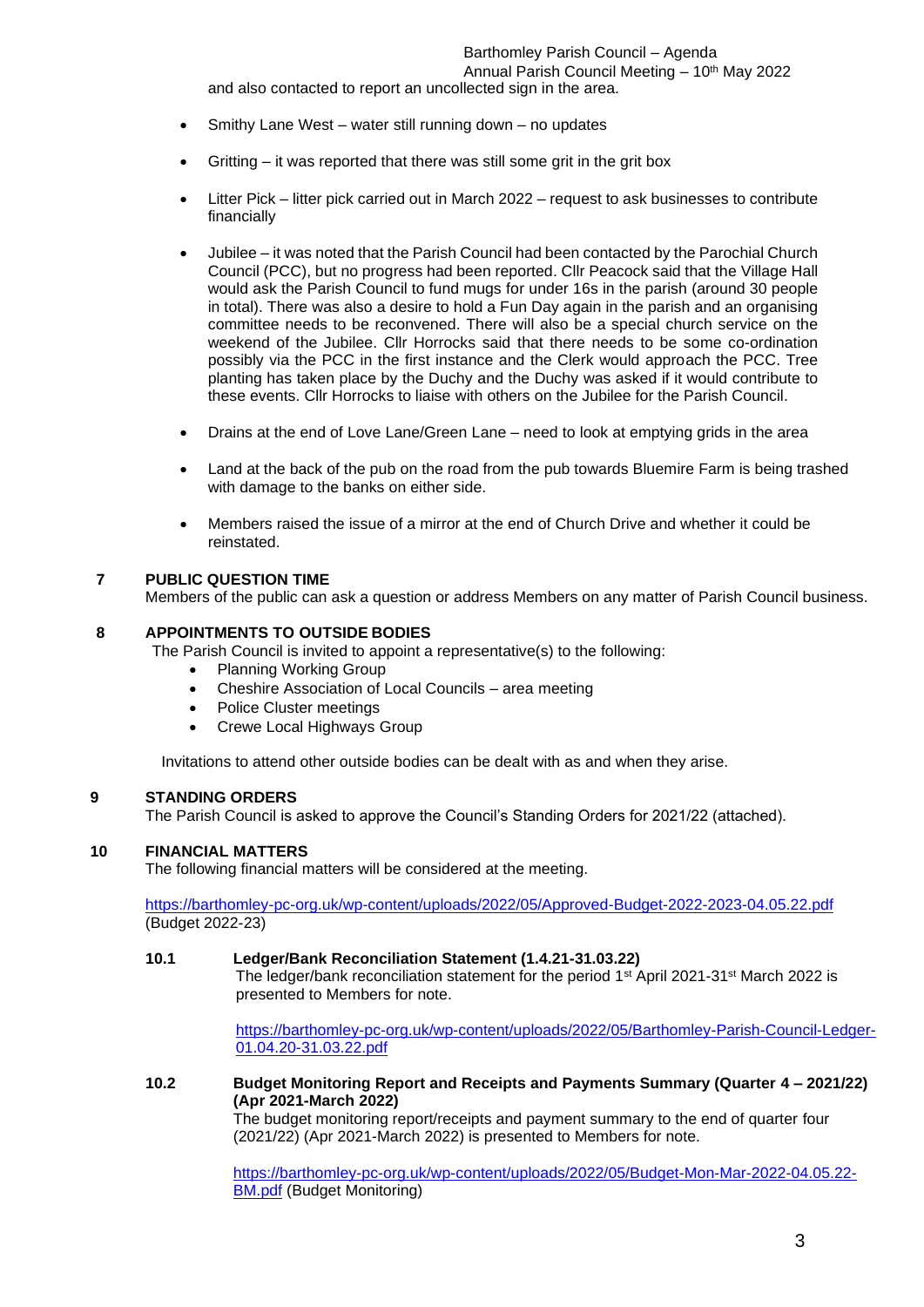Barthomley Parish Council – Agenda

Annual Parish Council Meeting - 10<sup>th</sup> May 2022 [https://barthomley-pc-org.uk/wp-content/uploads/2022/05/Budget-Mon-Mar-2022-04.05.22-](https://barthomley-pc-org.uk/wp-content/uploads/2022/05/Budget-Mon-Mar-2022-04.05.22-RP.pdf) [RP.pdf](https://barthomley-pc-org.uk/wp-content/uploads/2022/05/Budget-Mon-Mar-2022-04.05.22-RP.pdf) (Receipts and Payments Summary)

#### **10.3 Asset Register 2020/21**

The Asset Register for the Parish Council up to  $31<sup>st</sup>$  March 2022 is attached for note.

[https://barthomley-pc-org.uk/wp-content/uploads/2022/05/BARTH-Asset-Register-2021-](https://barthomley-pc-org.uk/wp-content/uploads/2022/05/BARTH-Asset-Register-2021-29.04.21.pdf) [29.04.21.pdf](https://barthomley-pc-org.uk/wp-content/uploads/2022/05/BARTH-Asset-Register-2021-29.04.21.pdf)

### **10.4 Risk Assessment 2021-22**

To approve the annual risk assessment for the Parish Council for 2022-23 (attached).

[https://barthomley-pc-org.uk/wp-content/uploads/2022/05/Barth-RISK-ASSESSMENT-2022-](https://barthomley-pc-org.uk/wp-content/uploads/2022/05/Barth-RISK-ASSESSMENT-2022-04.05.22.pdf) [04.05.22.pdf](https://barthomley-pc-org.uk/wp-content/uploads/2022/05/Barth-RISK-ASSESSMENT-2022-04.05.22.pdf)

#### **10.5 Responsible Financial Officer**

The Parish Council is asked to **APPROVE** the Parish Clerk as the Council's Responsible Financial Officer for the 2022/23 financial year.

#### **10.6 Appointment of Internal Auditor**

It is a requirement that the Internal Auditor be appointed annually. Members are asked to **APPROVE** the appointment of Mr Len Griffin for the year 2022-2023. It is proposed that, if appointed, an approach to Mr Griffin will be made as soon as possible following this meeting for him to undertake the 2021/22 internal audit on behalf of the Council.

#### **RECOMMENDATION**

Members are asked to **APPROVE** the appointment of an internal auditor as set out above

#### **10.7 External Audit 2020/21**

The 2021-22 Annual Governance and Accounting Return (AGAR) is attached.

Members are asked to go through the Governance Statement point by point. The Clerk recommends that questions 1-8 are answered 'yes' and that question 9 is answered 'n/a'.

Members will note that the Accounting Return has been completed by the Parish Clerk. The Clerk recommends that the Accounting Statement is approved by the Council.

The external auditor covering the 2021-22 financial year is PFK Littlejohn. Parish councils whose gross income/expenditure was £25,000 or less in the financial year in question (and who meet the qualifying criteria) may certify themselves as exempt from a 'limited assurance' review. In other words, a parish council who is exempt does not need to submit the usual forms to the external auditor. Despite this exemption, the council must still complete and agree the annual return form in common with previous years as well as providing narrative support for the figures and information provided. An exempt parish council must also, as per previous years, set dates for the exercise of public rights, where members of the public can examine the accounts.

It would appear that Barthomley Parish Council can declare itself exempt from an external audit for 2021-22. To do this, the Council must agree to complete a Certificate of Exemption stating the annual gross income/expenditure for the 2021-22 financial year. This is presented to the Council for agreement/otherwise. The Clerk recommends that the Certificate is approved.

[https://barthomley-pc-org.uk/wp-content/uploads/2022/05/Annual-Return-Form2-2021-](https://barthomley-pc-org.uk/wp-content/uploads/2022/05/Annual-Return-Form2-2021-22_e-1-CoE.pdf) [22\\_e-1-CoE.pdf](https://barthomley-pc-org.uk/wp-content/uploads/2022/05/Annual-Return-Form2-2021-22_e-1-CoE.pdf)

It should be noted that a so-called 'voluntary' assurance review by the external auditors would cost the Council £200.00 plus VAT. It should also be noted that the external auditors will carry out assurance reviews on a sample of 5% of parish councils whether they have declared themselves exempt or not. If the parish council is selected as part of this process, there is no charge.

[https://barthomley-pc-org.uk/wp-content/uploads/2022/05/Annual-Return-Form2-2021-](https://barthomley-pc-org.uk/wp-content/uploads/2022/05/Annual-Return-Form2-2021-22_e-1.pdf) [22\\_e-1.pdf](https://barthomley-pc-org.uk/wp-content/uploads/2022/05/Annual-Return-Form2-2021-22_e-1.pdf)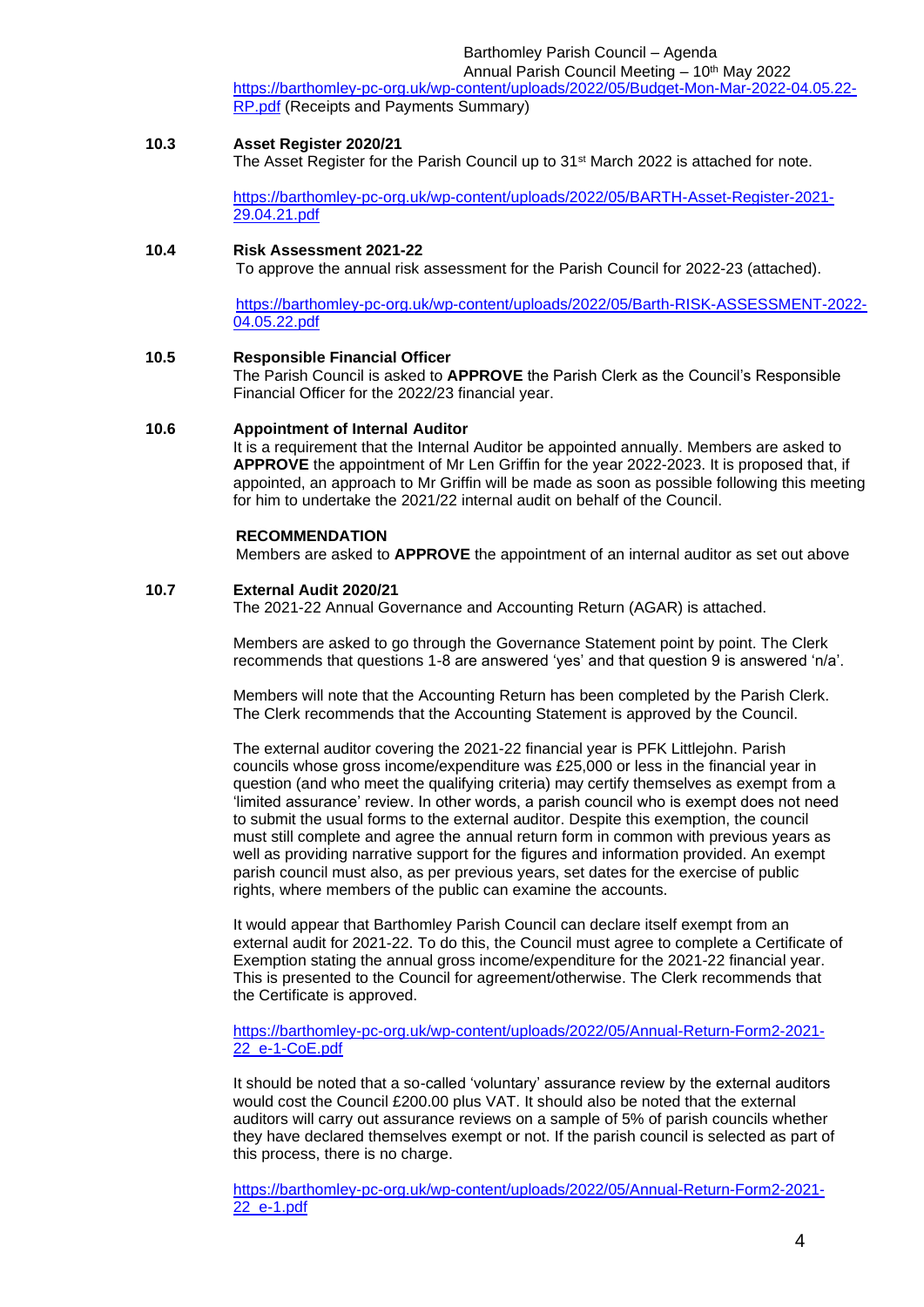Barthomley Parish Council – Agenda Annual Parish Council Meeting - 10<sup>th</sup> May 2022

**RECOMMENDATION:** Members are asked to note the points set out above and approve the AGAR as set out above for 2021-22, together with approving the Certificate of Exemption.

#### **10.8 National Salary Award 2021/22**

To **APPROVE** the changes to employees' pay following the National Salary Award 2021/22 (see attached document). The increase in pay has been calculated as 1.75%, backdated to April 2021.

**RECOMMENDATION:** To approve the National Salary Award 2021/22 as applied to the Parish Council.

### **10.9 Authorisation of Payments**

| Dr MJ Bailey - Clerk salary (May/June 2022, backdated to April 2021) |  |
|----------------------------------------------------------------------|--|
| HMRC for months 2 and 3 of the tax year (2022-23)                    |  |
| (Clerk's salary, backdated to April 2021)                            |  |
| ChALC (Membership Fee 2022-23)                                       |  |
| Roy Aspinall (litter pick)                                           |  |
| Shires Accountants (Payroll M10-M12 2021/22)                         |  |
| Zurich Municipal (Insurance 2022/23)                                 |  |
|                                                                      |  |

**RECOMMENDATION:** Members are asked to approve the above payments.

#### **11 CALENDAR OF MEETINGS – 2022-2023**

The Parish Council is to approve the attached calendar of meetings for 2020-2021 (second Tuesday every other month).

> 12 th July 2022 13 th September 9 8h November 10<sup>th</sup> January 2023 14th March 9<sup>th</sup> May (Annual Meeting)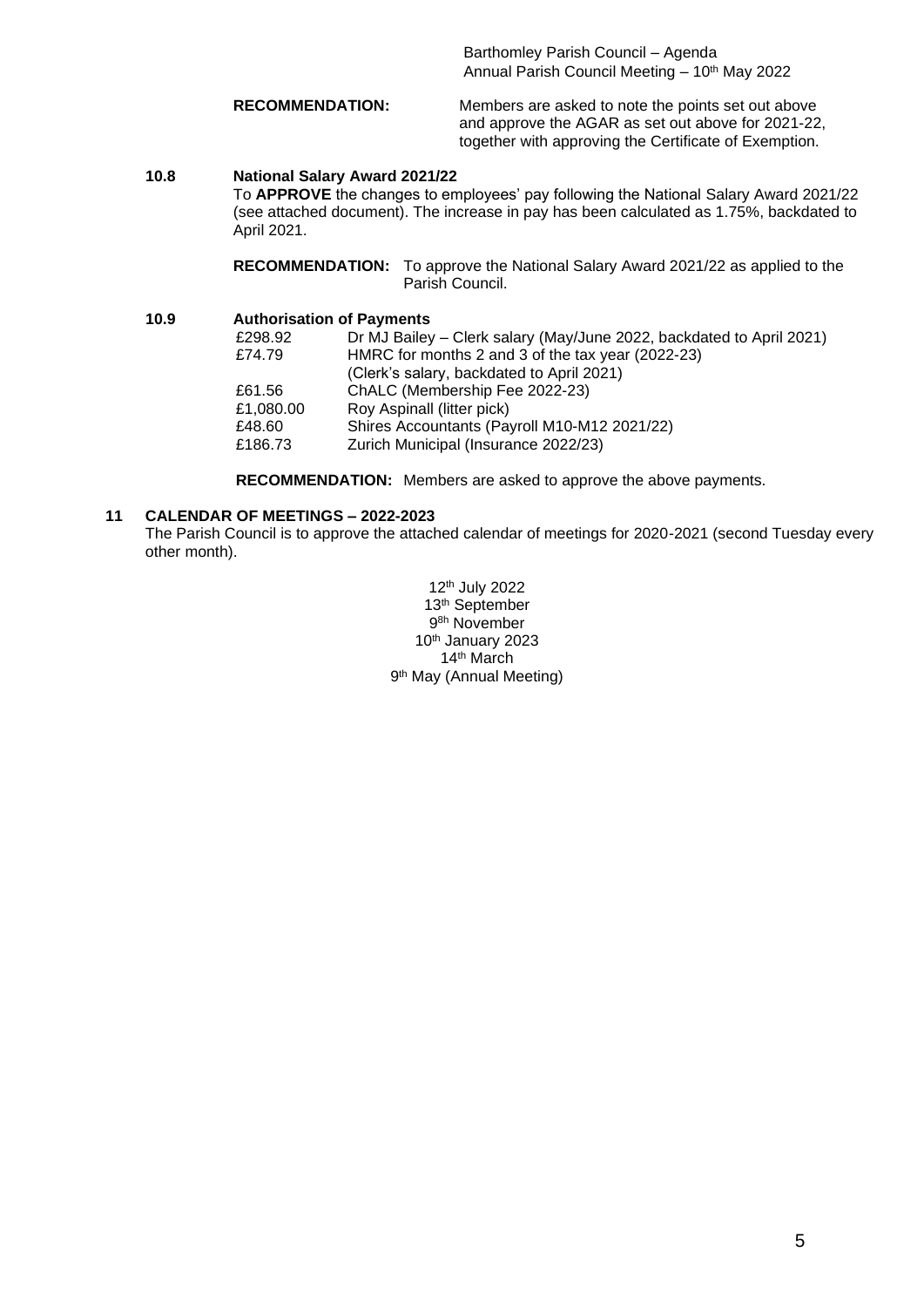#### **PART 2 – ORDINARY PARISH COUNCIL BUSINESS**

#### **12 BOROUGH COUNCILLOR'S REPORT**

Borough Councillors S Edgar and M Addison to report on any Cheshire East Council matters of interest.

#### **13 HIGHWAY MATTERS**

The Parish Council is to receive an update on highway matters in the parish and/or affecting the parish.

#### **13.1 A500 Widening Update**

To discuss latest updates on the proposed widening of the A500.

#### **14 PLANNING MATTERS**

This is for the Parish Council to discuss any planning issues affecting the area.

#### **15 COMMUNICATION/SHARED INFORMATION**

Members may share any other information, but formal decisions usually cannot be taken under this item. Several items are included for discussion as listed below. Members may raise additional items.

- Parish News *To decide whether to contribute any information.*
- Police Report *To provide any updates.*

#### **16 DATE OF NEXT MEETING** Tuesday 12<sup>th</sup> July 2022 – 7.30pm